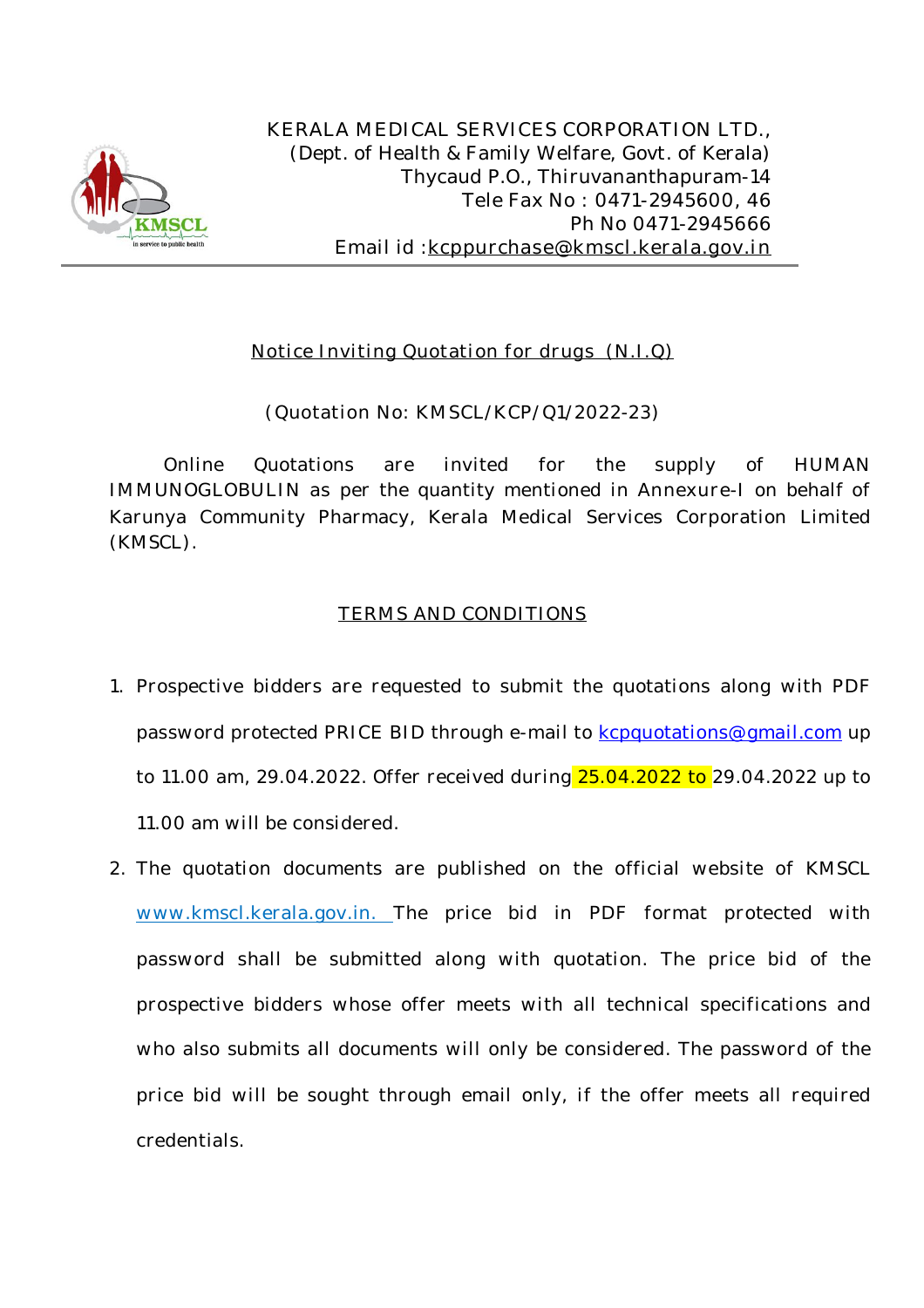- 3. Quotation documents submitted in any other format shall not be considered. In-complete or partially filled quotation documents shall not be considered. The quotations received without **price bid** shall be rejected. If password of the price bid is not provided, then the offer will be rejected.
- 4. Direct manufacturers or authorized dealers can participate in the quotation.
- 5. The bidder should submit the scanned copies of Manufacturing license, Product permit, Shelf life details of the product and authorization from the manufacturer (as the case may be).
- 6. The product supplied should comply with all quality terms.
- 7. "Every batch of Blood product (Human Immunoglobulin) shall be supplied with quality control test reports from NIB (National Institute of Biological), and an affidavit for the same shall be submitted along with quotation".
- 8. If the product supplied is not in good quality, the consignment shall be summarily rejected.
- 9. It shall be the responsibility of the bidder to replace the damaged items on supply to the Karunya Depots .If the supplier fails to replace the damaged items, value equivalent to the damaged shall be optimized from the payment.
- 10. The quoted basic price should be inclusive of all taxes and duties including GST, customs duty, packing, insurance, transportation till the location mentioned in the quotation. If GST is not mentioned in the stipulated column of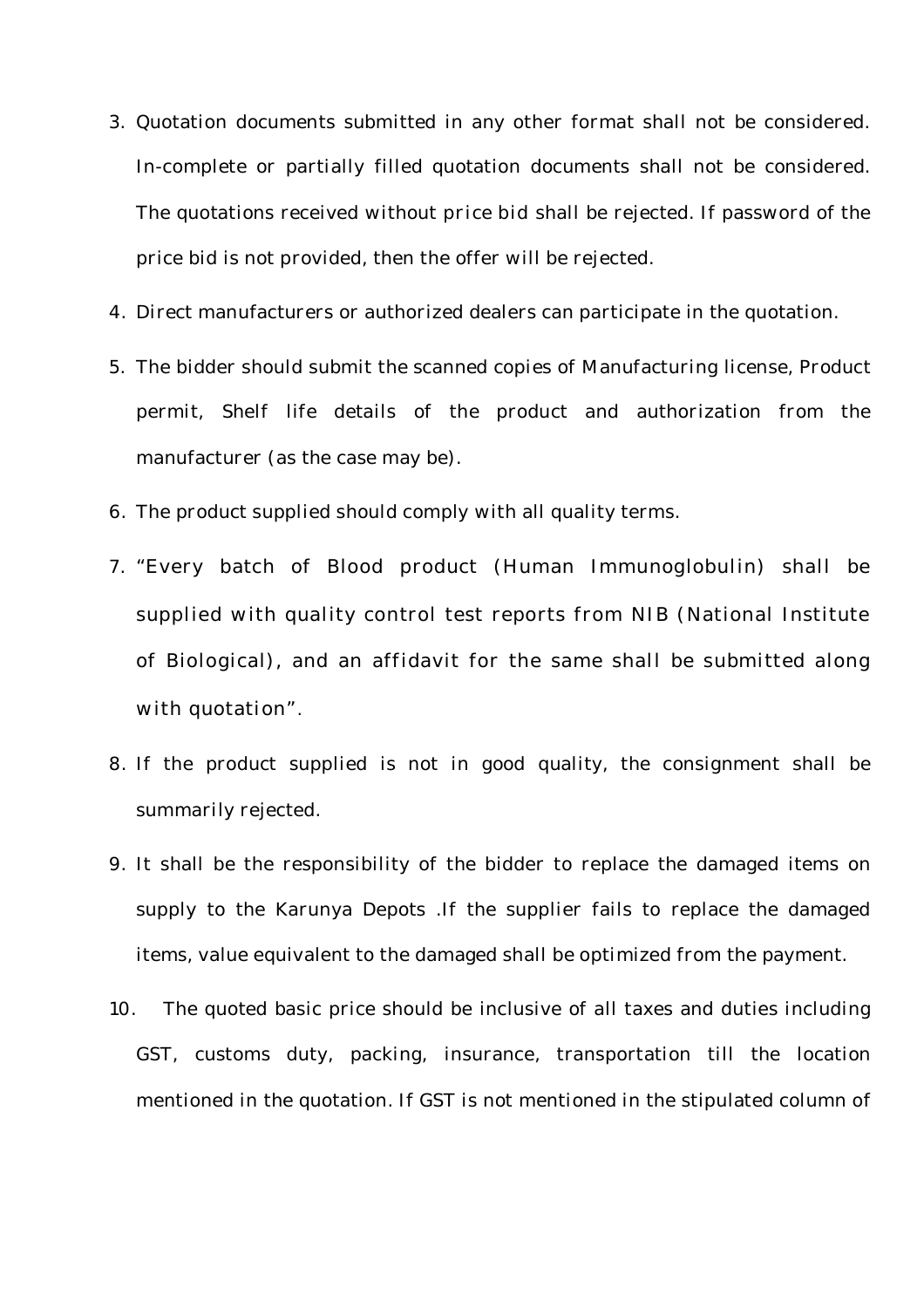price bid, it will be presumed that the rate offered is inclusive of GST. The price shall be quoted in the format attached **(Annexure-II).**

- 11.Payment will be made within 60 days (from the date of receipt of goods at Karunya Community Pharmacy depots) against invoice by RTGS only.
- 12.The bidder who meets all the technical specifications and submits all documents will be considered for price bid opening and lowest price rate offer will be declared as L1 bidder.
- 13.The materials shall be **delivered at Karunya Medicine Depot** of the Kerala Medical Service Corporation Limited located at various places in Kerala specified in purchase orders. Entire quantity of a purchase order has to be supplied within **20 days** and 25% of the order quantity has to be supplied within **7 days** from the date of receipt of the confirm supply orders.
- 14.The products supplied should have minimum shelf life of **60%** at the time of supply.
- 15.The items must be supplied as Door Delivery and will not be accepted against LR/RR.
- 16.The items quoted should be supplied in standard packing with **MRP** shall appear in primary, secondary and tertiary packing of all products.
- 17.The quantity mentioned is only indicative. The quantity may either increase or decrease as per the actual requirement.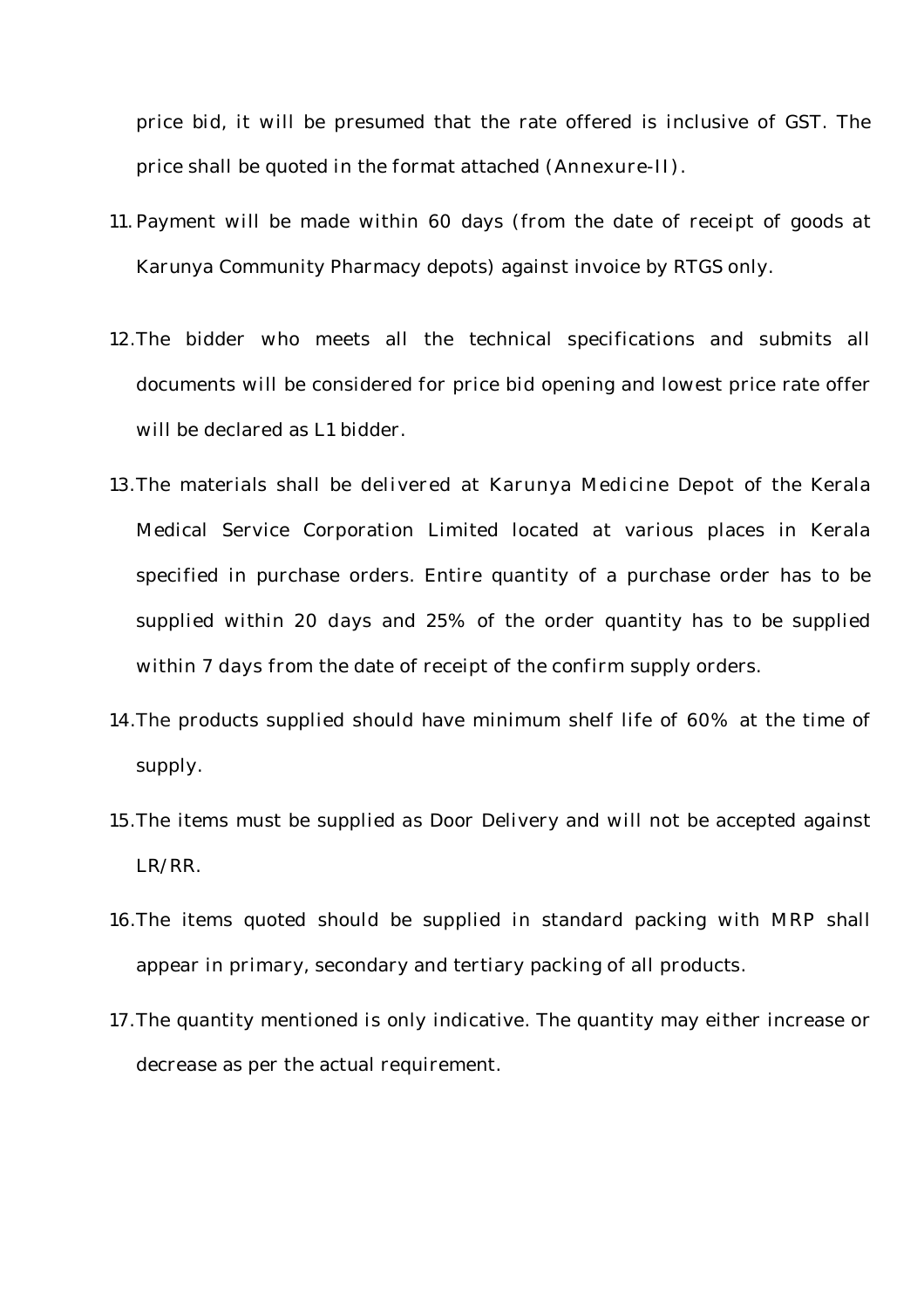18. The terms and conditions of the quotation document alone will prevail and any other conditions other than those mentioned in the tender document if submitted by the bidder will not be considered.

Thiruvananthapuram

25.04.2022

**Sd/-**

#### **MANAGING DIRECTOR**

**Quotation Inviting Authority**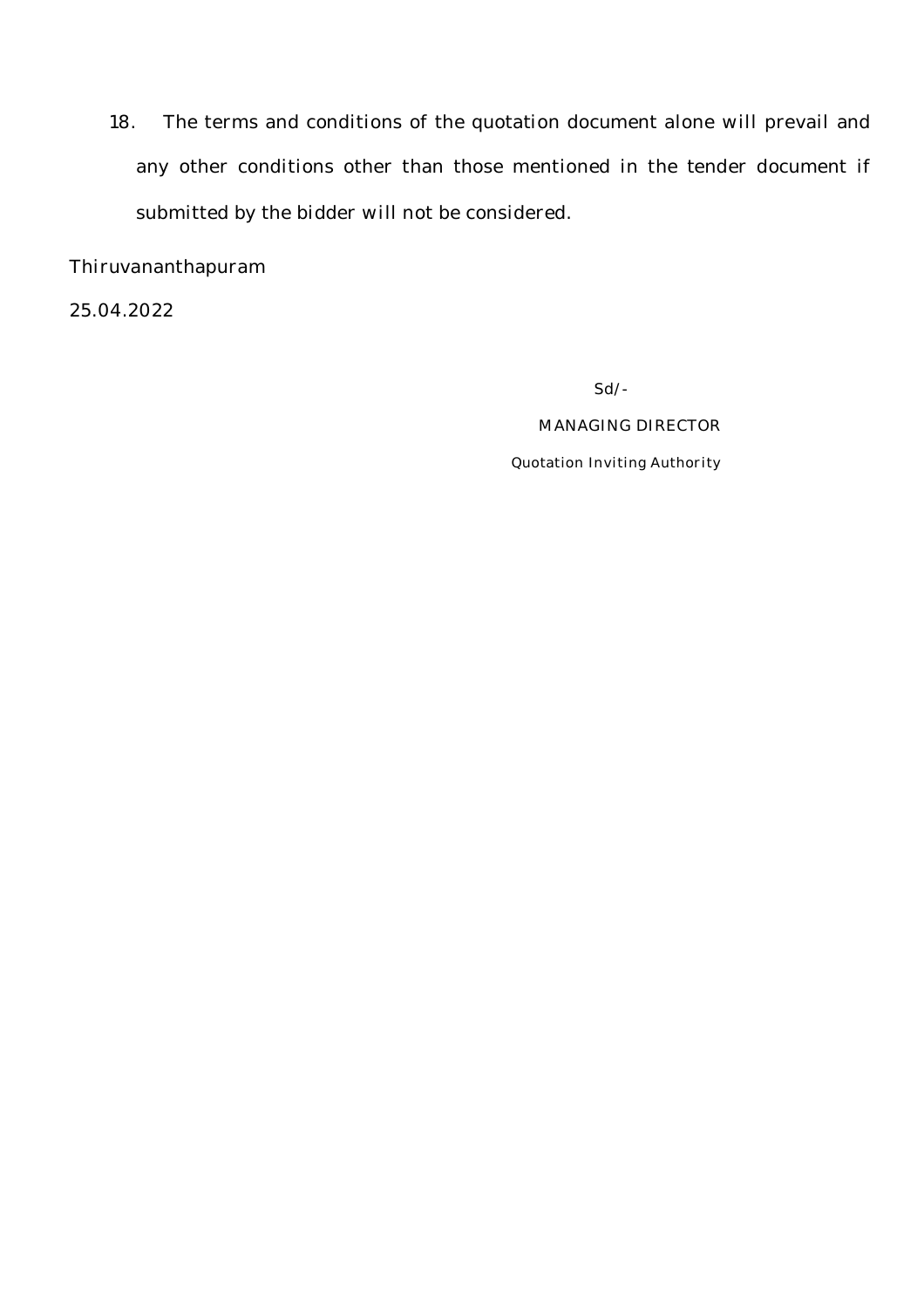| <b>ANNEXURE - I</b> |                     |                 |             |                      |  |  |  |  |  |
|---------------------|---------------------|-----------------|-------------|----------------------|--|--|--|--|--|
| Sl No               | <b>ITEM NAME</b>    | <b>STRENGTH</b> | <b>UNIT</b> | Required<br>Quantity |  |  |  |  |  |
|                     | HUMAN IMMUNOGOBULIN | 5%              | 100 ml Vial | 5,000                |  |  |  |  |  |